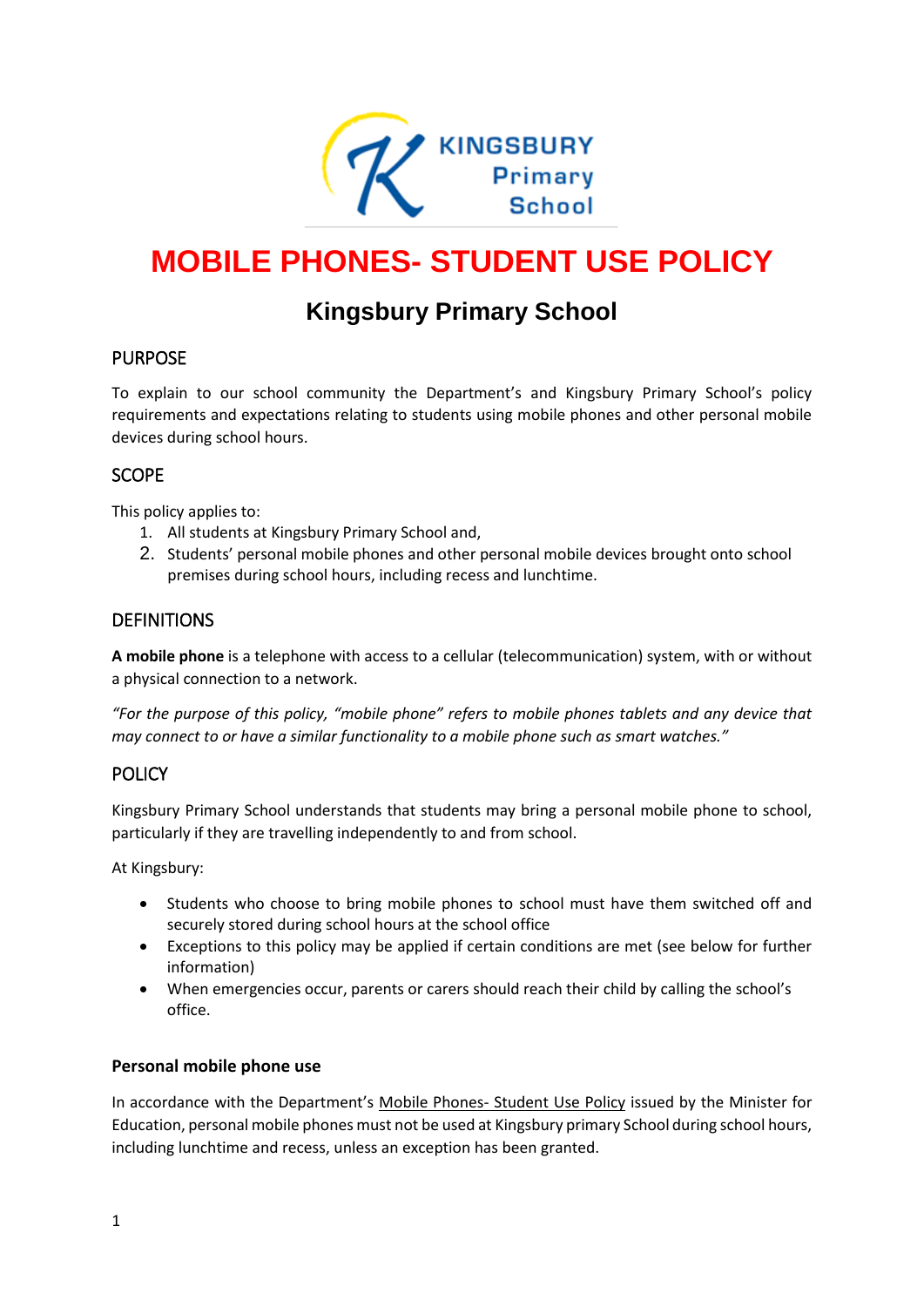Where a student has been granted an exception, the student must use their mobile phone for the purpose for which the exception was granted, and in a safe, ethical and responsible manner. The phone call must take place in the school office.

#### **Secure storage**

Mobile phones owned by students at Kingsbury are considered valuable items and are brought to school at the owner's risk. Students are encouraged not to bring a mobile phone to school unless there is a compelling reason to do so. Please note that Kingsbury does not have accident insurance for accidental property damage or theft. Students and their parents/carers are encouraged to obtain appropriate insurance for valuable items.

Where students bring a mobile phone to school, Kingsbury Primary School will provide secure storage. This is storage that cannot be readily accessed by those without permission to do so. At Kingsbury, students are required to hand their phones to the administration staff in the office for secure storage at the start of the day. They can then be collected at the completion of the school day.

Students who use their personal mobile phones inappropriately at Kingsbury may be issued with consequences consistent with our school's existing student engagement polices e.g. Student Engagement and Wellbeing Policy, Bullying Prevention Policy and Statement of Values. In some circumstances, (such as abuse of this policy, students' devices may be confiscated and stored securely in the Principal's office).

At Kingsbury, inappropriate use of mobile phones is **any use during school hours**, unless an exception has been granted, and particularly use of a mobile phone:

- in any way that disrupts the learning of others
- to send inappropriate, harassing or threatening messages or phone calls
- to engage in inappropriate social media use including cyber bullying
- to capture video or images of people, including students, teachers and members of the school community without their permission
- to capture video or images in the school toilets, changing rooms, swimming pools and gyms
- during exams and assessments

# **Exceptions**

Exceptions to the policy:

- may be applied during school hours if certain conditions are met, specifically,
	- o Health and wellbeing-related exceptions; and
	- o Exceptions related to managing risk when students are offsite.
- can be granted by the principal, or by the teacher for that class, in accordance with the Department's Mobile Phones- [Student Use Policy.](https://www.education.vic.gov.au/school/principals/spag/safety/Pages/mobilephones.aspx)

The three categories of exceptions allowed under the Department's [Mobile Phones-](https://www.education.vic.gov.au/school/principals/spag/safety/Pages/mobilephones.aspx) Student use [Policy](https://www.education.vic.gov.au/school/principals/spag/safety/Pages/mobilephones.aspx) are:

- 1. Learning-related exceptions
- 2. Health and wellbeing-related exceptions (for example, a student with diabetes who uses their phone for glucose monitoring).
- 3. Exceptions related to managing risk when students are offsite